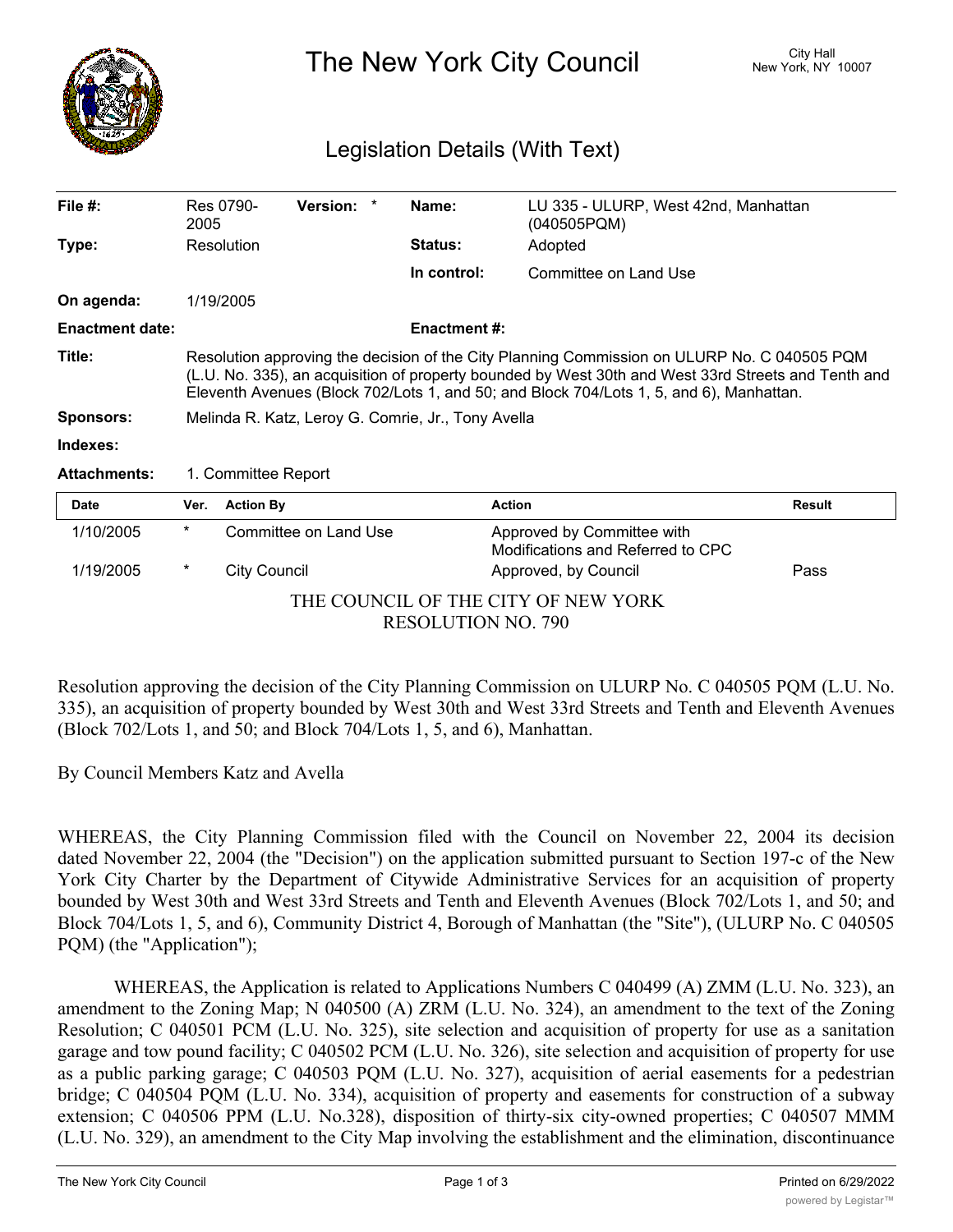and closing of streets; C 040508 MMM (L.U. No. 336), amendment to the City Map establishing a park; and 20055114 TAM (L.U. No. 357), proposed transfer of real property for construction of a subway extension;

WHEREAS, the Decision is subject to review and action by the Council pursuant to Section 197-d(b) (2) and (3) of the City Charter;

WHEREAS, upon due notice, the Council held a public hearing on the Decision and Application on December 13, 2004; and

WHEREAS, the Council has considered the land use implications and other policy issues relating to the Decision and Application;

WHEREAS, the Council has considered the relevant environmental issues and the Final Generic Environmental Impact Statement ("FGEIS") (CEQR No. 03DCP031M);

A positive declaration was issued on April 21, 2003 and distributed, published and filed, and the applicant was asked to prepare or have prepared a Draft Generic Environmental Impact Statement ("DGEIS"). A public meeting for the Draft Scope of Work for the DGEIS was held on June 6, 2003 and the Final Scope of Work for the DGEIS was issued on May 28, 2004;

The co-lead agencies prepared a DGEIS and a Notice of Completion for the DGEIS was issued on June 21, 2004. Pursuant to the SEQRA regulations and CEQR procedures, a joint public hearing was held on the DGEIS on September 23, 2004 in conjunction with the public hearing on this application (N 040500 (A) ZRM) and related items (C 040499 (A) ZMM, N 040500 ZRM, C 040501 PCM, C 040502 PCM, C 040503 PQM, C 040504 PQM, C 040505 PQM, C 040506 PPM, C 040507 MMM, C 040508 MMM); and

WHEREAS, a Final Generic Environmental Impact Statement ("FGEIS") was completed and Notices of Completion for the FGEIS were issued by the co-lead agencies on November 8, 2004.

WHEREAS, the FGEIS identified significant adverse impacts and proposed mitigation measures that are summarized in the Co-Lead Agency Findings Statement set forth in Exhibit A to the Reports of the City Planning Commission approving said application and such summary is incorporated by reference herein; and

WHEREAS, modifications of the applications adopted by the City Planning Commission in the form of changes to ULURP Applications Nos. N 040500 (A) ZRM and C 040507 MMM were considered in a Technical Memorandum of the Co-Lead Agencies, dated November 17, 2004; and

WHEREAS, modifications of ULURP Applications Nos. C 040499 (A) ZMM and N 040500 (A) ZRM adopted by the City Council are considered in a Technical Memorandum of the Co-Lead Agencies, dated January 14, 2005;

Now, therefore be it

 $\frac{1}{2}$